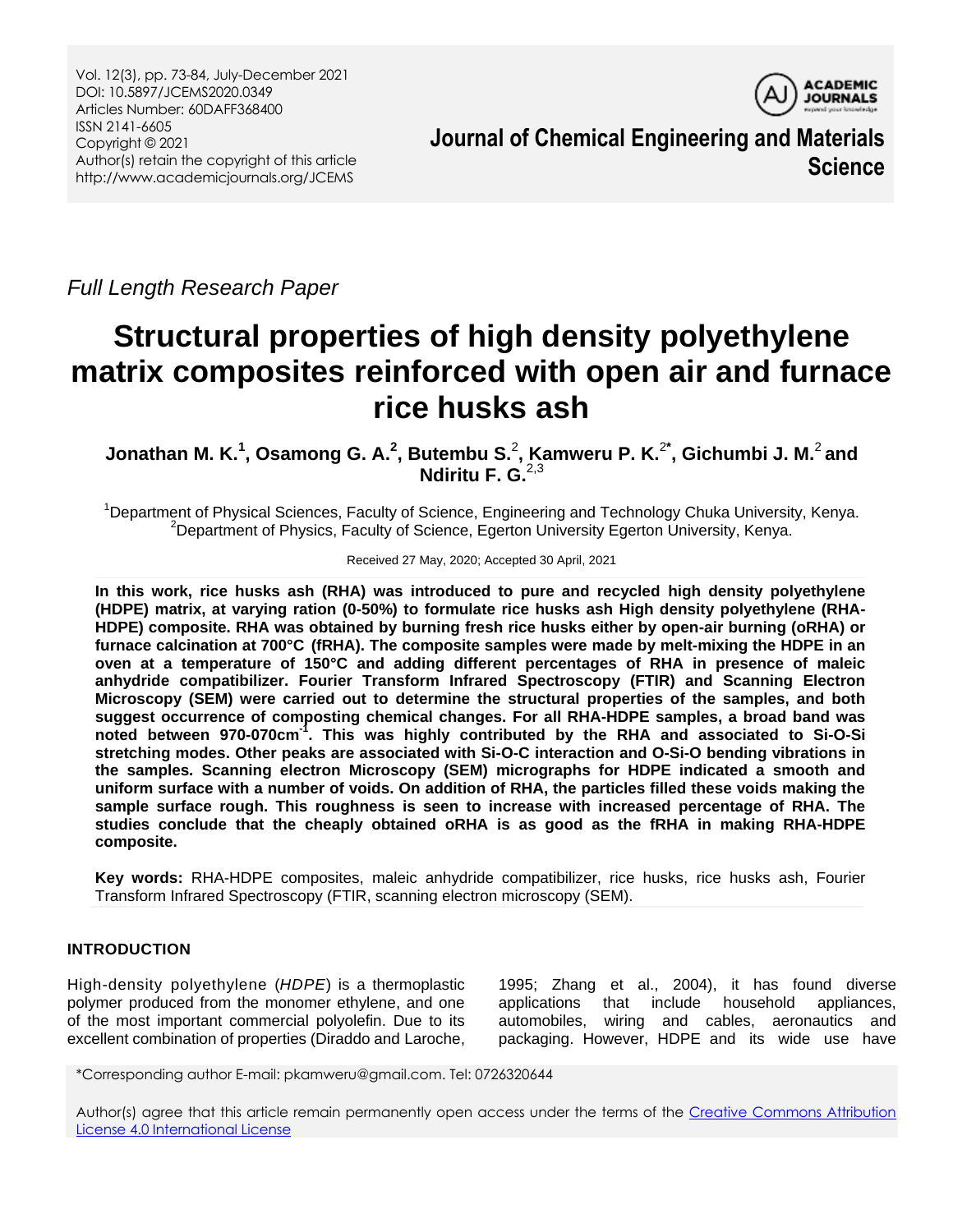drawbacks that emanates from its poor weatherbility (Khan and Ahmed, 2003; Zebarjad et al., 2006). To improve HDPE properties and reduce cost, fillers such as natural fibers (Lei et al., 2007), sisal fibers (Li et al., 2008), Kenaf fibers (Salleh et al., 2014) back fibers (Yemele et al., 2010) can be blended with HDPE amongst others as in the reviewed in various literature (Sarasini and Fiore, 2018; Dashtizadeh et al., 2017; Ng et al., 2020). Rice husks (RH), are a byproduct of rice milling process and produced in large quantities. For instance, the world rice production was approximately 782 million tonnes in 2018 (FAO, 2020). Rice husks constitute 20 % of rice paddy, and its composition is as follows: cellulose (50%), lignin (25–30%), silica (15– 20%), and moisture (10–15%). Bulk density of rice husk is low and lies in the range  $90-150$  kg/m<sup>3</sup> (Singh, 2018). These proportions may however change depending on the geographical conditions, rice variety, methods of sample preparation and analysis among others (Chandrasekhar et al., 2003; Johar et al., 2012). Rice husk has low commercial value, and when burnt to extract energy, the ash is of low value and most of it ends up in landfills (Govindarao, 1980; Shivam et al., 2019). This among other reasons has attracted research interests to use ash obtained from burning rice husks as fillers in thermoplastic polymers (Zaaba and Ismail, 2019). The use of RHA as a filler in HDPE offers a twopronged advantage, that is, it reduces pollution of both waste rice husks and HDPE (Kohl et al., 2020; Van Thanh et al., 2020), and it ultimately leads to production of a novel material with its properties enhanced (Abdul Azam et al., 2020; Collazo-Bigliard et al., 2019). This was the motivation of this study.

Formulation of RHA-HDPE composites and their characterization has been undertaken in some studies in different ways. For instance, in their study on rice husk ash as a valuable reinforcement for high density polyethylene, Ayswarya et al. (2012) were able to formulate RHA-HDPE composites of different percentages. Compatibilization was first done where the compatibilizer (MA-g-HDPE) was a grafting reaction between maleic anhydride (MA) and HDPE with the help of dicumyl peroxide (DCP) initiator at 145°C. The study amongst others like, Ginting et al. (2017) and Daramola et al. (2015), did not consider higher percentages of RHA neither did they consider the properties of the composites made by RHA from uncontrolled burning of rice husks which is a cheaper way of obtaining RHA.

Another study conducted by Dominic et al. (2014) on rice husk silica as an efficient biofiller in high density polyethylene, pretreatment of rice husks with HCl was first done followed by calcination in a furnace at  $650^{\circ}$ C for 6h to get silica. HDPE was then allowed to melt at 145 $\degree$ C for two minutes and then varying amounts of RHS (0.5-3 wt%) were added and mixed to form the composite. The test specimens were then cut from the cooled blends. SEM micrographs of pure HDPE showed

a number of voids. On addition of RHS, the RHS particles occupied the voids uniformly providing more reinforcement. The wavy texture of HDPE-RHS surface showed signs of greater energy absorption. FTIR analysis of the samples was not conducted as well as considering RHA instead of RHS. Ginting et al. (2014) in his study on preparation and characterization of RHA as a filler material into nanoparticles of HDPE thermoplastic composites, the composites were made by mixing HDPE, nanoparticle RHA and PE-g-MA in different percentages of HDPE (100, 95, 93, 91, 89, 87 wt %). A constant amount of compatibilizer (3% wt) was used. A different study was done by Tong et al. (2014) on mechanical and morphological properties of recycled HDPE composite using rice husk filler. The RH fibers were first dried in an oven to reduce the moisture content. The compounding of the fibers and recycled HDPE with the coupling agent (MA-g-HDPE) was done. Five different fiber loadings (0, 10, 20, 30 and 40% wt) were used. For structural characterization of the samples, SEM micrograph image for 0% wt RH fiber showed no clear gaps in between the recycled HDPE particles. This proved that recycled HDPE was well mixed during the extrusion process. For 20% wt RH fibers, SEM image showed no clear gaps between RH fibers and recycled HDPE matrix indicating good interface bonding. For 40% wt RH fiber, the fibers were perfectly attached to the matrix and were evident that the fibers were strongly imbedded in the matrix. FTIR analysis was not carried out. Also, RHA was not considered in preparation of the samples.

Parvinzadeh et al. (2010) studied on Surface Characterization of Polyethylene terephthalate/Silica nanocomposites. In their study, an ATR-FTIR was done on the samples. It was found that there was a broad band at 3200-3400 cm $^{-1}$ , intense bands at 3000-3200 cm $^{-1}$  and bands at 1600-1800  $cm<sup>-1</sup>$ . These bands were related to intermolecular O-H bonds,  $CH<sub>2</sub>$  asymmetric stretching and C=C or C=O stretching vibrations. The –OH stretching vibrational peak became broader at 3200-3400 cm<sup>-1</sup> band due to hydrogen bonds. This was for the hydrophilic nanosilica incorporated into PET matrix. Other sharp bands at 1400-1600 cm<sup>-1</sup> and 950-1250 cm<sup>-1</sup> were assigned to C=C stretching and C-H in plane bending of benzene rings. It was also noted that on addition of hydrophilic nanosilica into the PET matrix, the O-H intermolecular bonds and  $CH<sub>2</sub>$  stretching vibrations were intensified. A more intense band was also noted at 1000- 1200 cm<sup>-1</sup> related to Si-O-C interactions in the PET/hydrophilic nano-silica composites. SEM micrographs indicated that the PET had a smooth and uniform surface. On adding nano-silica particles to the matrix, nano-silica particle-particle and nano-silica particle-PET chain interactions led to formation of agglomerates on the surface of PET composites. This led to increased surface roughness of the composites. HDPE and RHA were not incorporated in this study.

The aim of this study was to composite RHA and HDPE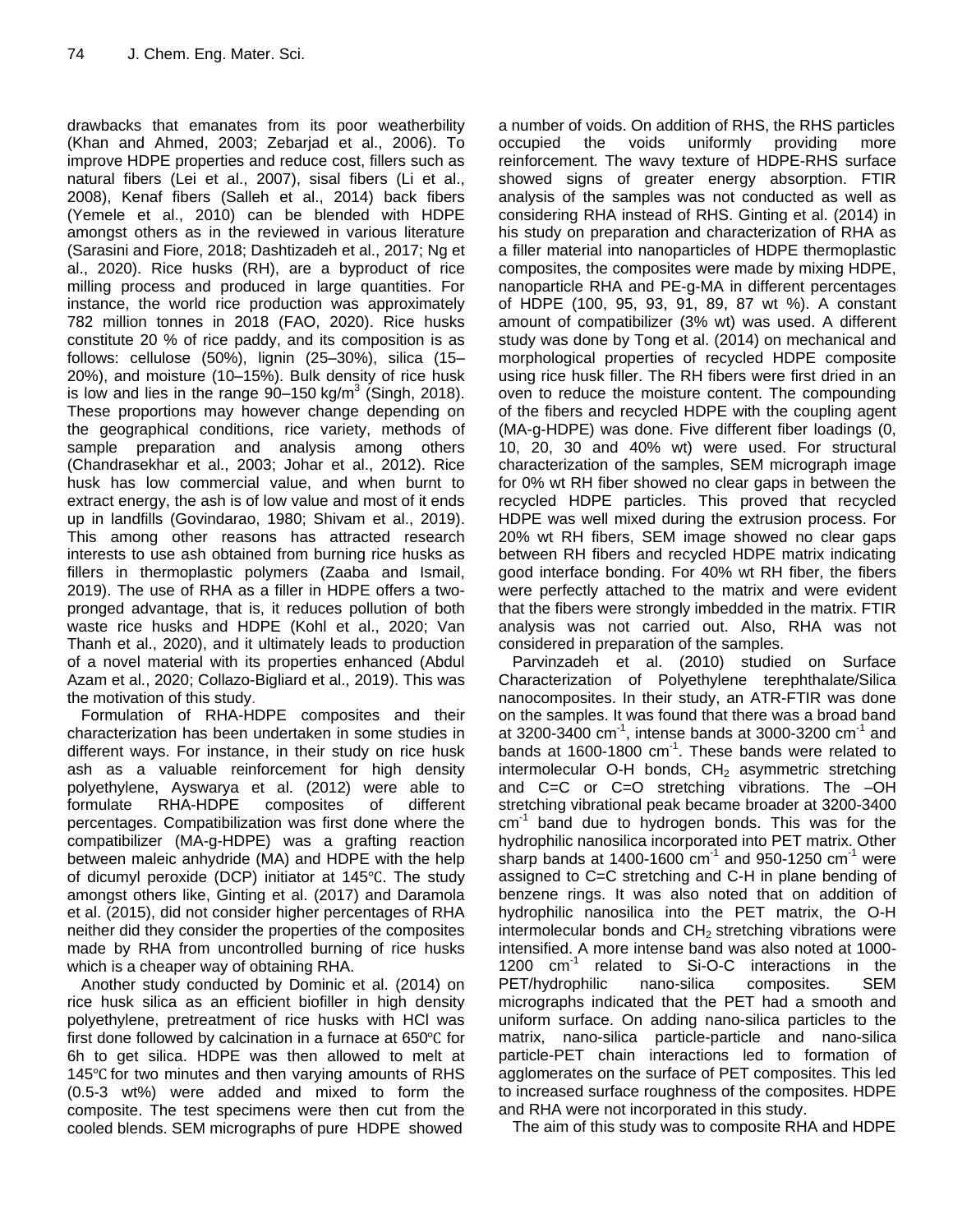| <b>RHA(%)</b> | <b>HDPE (%)</b> |
|---------------|-----------------|
| 0             | 100             |
| 5             | 95              |
| 10            | 90              |
| 25            | 75              |
| 35            | 65              |
| 50            | 50              |

**Table 1.** Percentage concentration of HDPE and RHA.



**Figure 1.** Dimensions of the metallic mold chamber used in this study. Molten RHA-MA-HDPE was injected through the injection hole.

(both from pellets and packaging containers). In this study however, it is sought to obtain rice husks in two ways, that is, through open air burning, which is cheap but mostly results to RHA with amorphous silica, and secondly, through controlled furnace calcination that would prove expensive but results to crystalline silica in the ash when right temperature conditions are chosen. The author sought to compare the properties of the composites made from HDPE that is recycled from old used packaging containers, and pure HDPE pellets obtained from plastic industries in Nairobi, Kenya using Fourier transform infrared spectroscopy (FTIR) and scanning electron microscopy (SEM)

#### **MATERIALS AND METHODS**

#### **Materials**

HDPE was obtained in two ways; first as HDPE pellets from industries and also in form of HDPE packaging containers collected from Chuka municipality dumpsites in Tharaka Nithi County, Kenya. Pure HDPE has a melt flow index of 16 g/10 min (190  $\degree$ C/2.16 kg) and a melting temperature range of 130-160  $\degree$ C (Dominic et al., 2014). Other chemicals used were maleic anhydride and hydrogen peroxide obtained from sigma aldrich. RHA was obtained open air burning (oRHA) and furnace (fRHA) calcination at 700  $^{\circ}$ C.

#### **Methodology**

#### *Compatibilization*

The compatibilizer (MA-g-HDPE) was made by melt mixing HDPE

and maleic anhydride (MA) in the ratio 90:10 with the help of hydrogen peroxide  $(H_2O_2)$  initiator (6% wt) in the molten state. It was allowed to solidify and then used in the preparation of RHA-HDPE blends. This followed a modified procedure as done by Ayswarya et al. (2012) and Montanheiro et al. (2016).

#### *Preparation of the HDPE-RHA Composite*

Samples collected from the dumpsite were heavily washed and allowed to dry to avoid contamination of the samples; it was cut into small pieces then melted as follows. HDPE was allowed to melt in an oven at a temperature of  $150^{\circ}$ C for 20 min then varying amounts of RHA were added as indicated in Table 1 and a constant amount of compatibilizer (consisting of 15 % of the weight of the total blend) was blended with HDPE. The mixture was mechanically stirred to ensure a homogenous mixture. Exact masses of RHA and HDPE were measured using an analytical balance. The molten mixture was then allowed to cool to room temperature after being injected into the designed metallic mold chamber, whose design and dimensions are shown in Figure 1. The injection was made easier using a designed metallic syringe designed as shown in Figure 2. After cooling, it was then cut into samples to be used for the different characterizations.

#### *Structural characterization*

This was determined following the method of Mohamad (2007) using Fourier Transform Infrared Radiation (FTIR). The FTIR spectra for the samples were recorded on an ATR Perkin Elmer  $A100$  spectrometer. The resolution was 4  $cm<sup>-1</sup>$  and each sample was scanned four times at a range of 4000-380 cm<sup>-1</sup>. Morphology and particle size determination followed a modified procedure obtained from Ghasemi and Younesi (2011), using Zeiss Ultra plus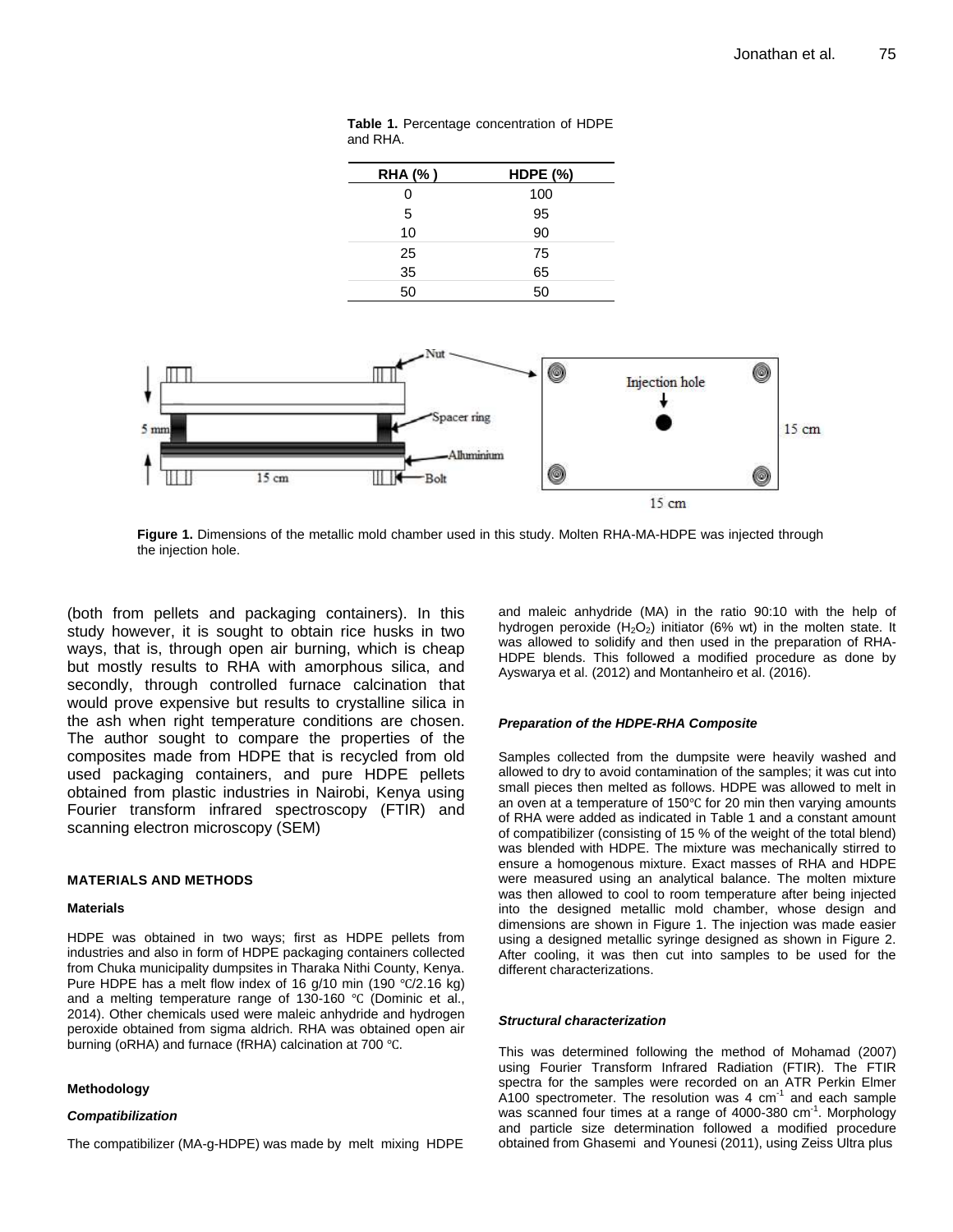

**Figure 2.** Plunger for injecting molten HDPE-MA-RHA mixture.



**Figure 3.** FTIR Spectra of pure HDPE pellets.

Scanning Electron Microscopy (SEM) operated at 5 kV. The prepared samples were first sprinkled uniformly over an adhesive tape and spatter coated with a thin layer of gold, and an electron acceleration voltage of 20 kV was applied.

## **RESULTS AND DISCUSSION**

### **FTIR Spectra of pure HDPE and recycled HDPE**

The FTIR spectra of pure HDPE and recycled HDPE are

shown in Figures 3 and 4, done for wavenumbers between 4000 cm $^{-1}$  and 380 cm $^{-1}$ . The peaks for pure and recycled HDPE were similar. There are two similar prominent sharp peaks for the two types of HDPE between 2914  $cm^{-1}$  and 2849  $cm^{-1}$  showing that they have the highest transmittance of IR at this region. The other peaks are also in close range to each other as seen in the spectra for both types of HDPE (Lin et al., 2015). During manufacture of plastic products there are many additives added, mostly dependent on the polyolefin type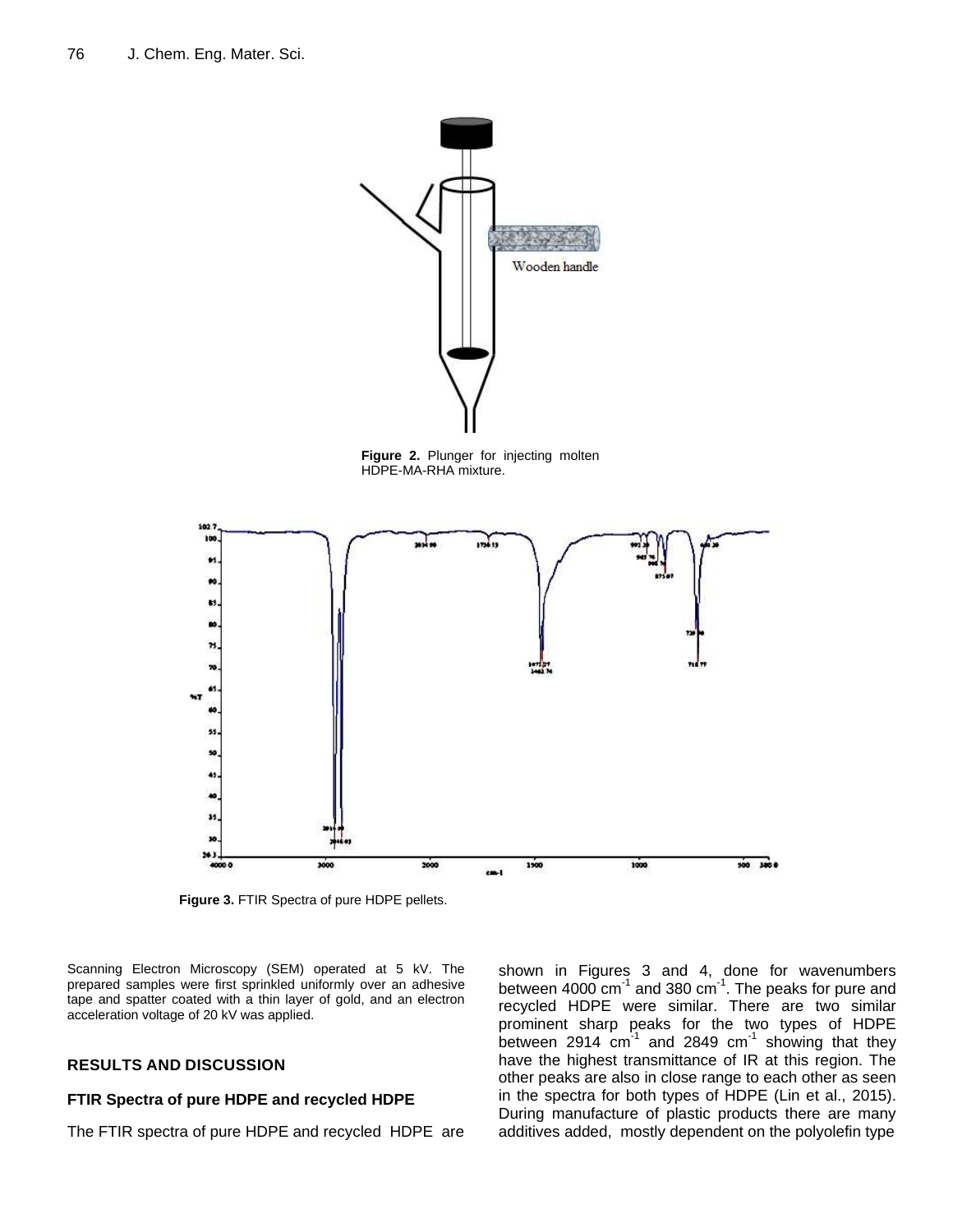

**Figure 4.** FTIR Spectra of recycled HDPE.



**Figure 5.** FTIR Spectra of oRHA and fRHA.

and end use of the product. Luckily as outlined in a study by Hahladakis et al. (2018), stabilizers, antioxidants and UV stabilizers additives are used in lower quantities or none in polyethylene products (HDPE and LDPE). It gives assurance that the HDPE obtained from recycling doesn't differ much from pure HDPE. This was similar results to the study by Hadi et al., 2014. It is now expected, similar to a study by Adhikary et al. (2008), that the properties of the composites based on recycled HDPE will be equivalent to those based on pure HDPE.

## **FTIR spectra of open air burnt and furnace calcined RHA**

FTIR spectra of oRHA and fRHA are shown in Figure 5.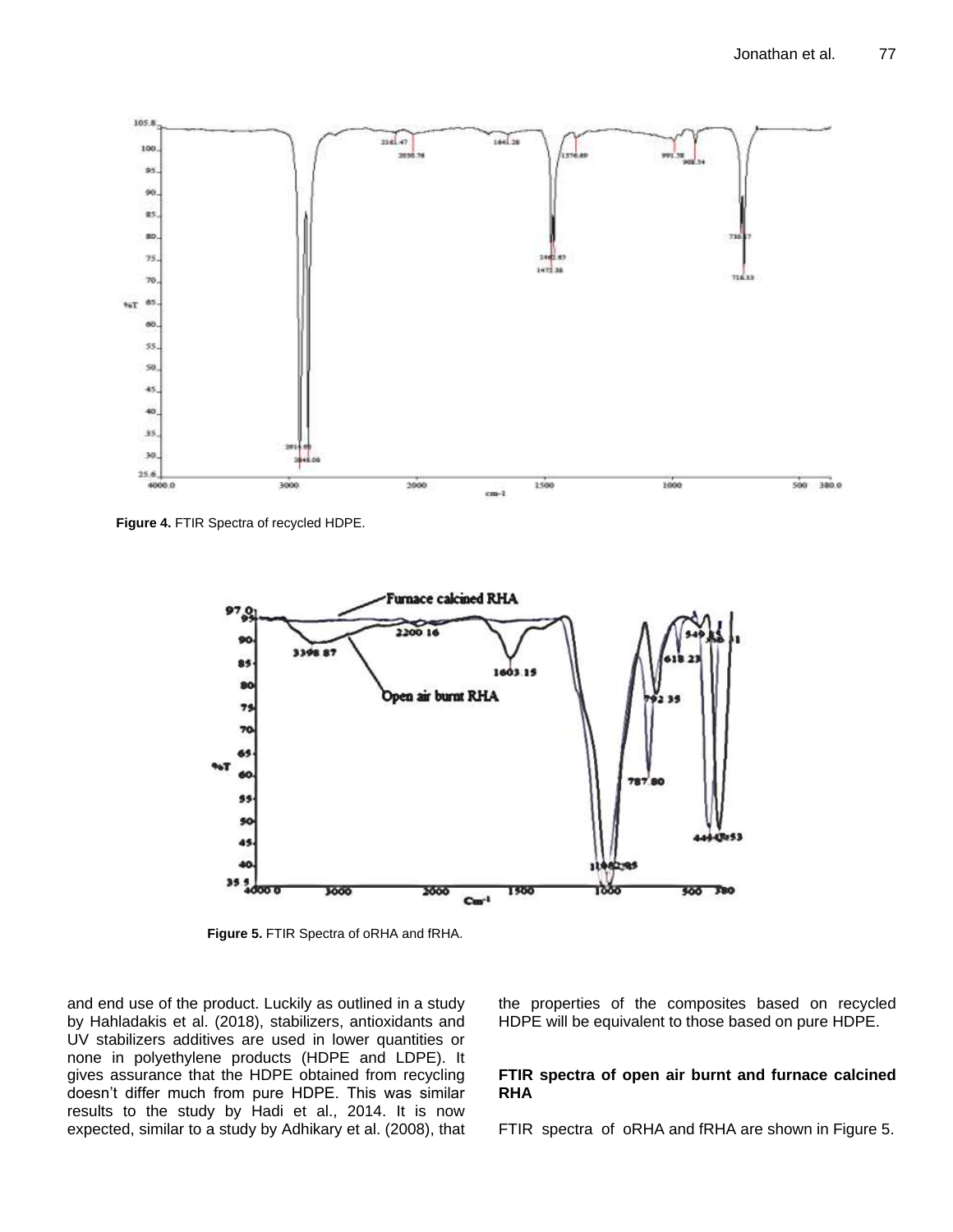

**Figure 6.** FTRI spectra for fRHA-MA-HDPE (pure) composites (i) 5 % fRHA (ii) 10% fRHA and (ii) 35 % fRHA.

The broad band evident in oRHA peaking at 3398.87 cm<sup>-1</sup> represents the silinol OH groups and surface adsorbed water (Ren et al., 2013; Zhang et al., 2013), and it is absent in fRHA. This was shown in other studies (Deshmukh et al., 2012). Another unique and differentiating band in oRHA is the band peaking at 1603.15, representing C=C stretching of aromatic carbon (Chuai et al., 2001; Khalil et al., 2001; Prachayawarakorn and Yaembunying, 2005). The peaks between 1200 cm<sup>-1</sup> and 700 cm<sup>-1</sup> represents the vibration modes of the Si-O-Si network (Della et al., 2002). The peaks at  $1051.24$  cm<sup>-1</sup> for fRHA and 1052.95  $cm^{-1}$  for oRHA show the silixone groups Si-O-Si (Pongdong et al., 2015). The band at  $443.24$  cm<sup>-1</sup> and shifted to  $447.53$  cm<sup>-1</sup> is associated to Si-O bending mode (Della et al., 2002). These peaks show the presence of  $SiO<sub>2</sub>$  with a slight peak shifting that matches earlier studies. This indicates the presence of Nano structured  $SiO<sub>2</sub>$  in the RHA, as expected.

## **FTIR spectra of the RHA-MA-HDPE composites**

Figure 6 to 9 shows the spectra of RHA and compatibilized HDPE-RHA composites for different

proportions of RHA and the two different RHA preparation methods. The FTIR spectra broadly shows peaks around the following larger bands, 995.08-1068.37 , 1324.86-1473.35 2048.03-2074.07, 2821.35-2914.88 and 3659-3698.80 cm $^{-1}$ . There is a great similarity in the peaks was noted for samples with 5, 10 and 35% fRHA. Additional peaks exist at 875-450  $cm^{-1}$  for the RHA-MA-HDPE made composited of 50% oRHA is evident. These are the peaks present in the RHA before compositing. This could mean that most of the RHA at this percentage mix ratio has not blended well in the HDPE matrix. It could have agglomerated into pockets within the HDPE without forming a uniform blend. However, other peaks have slightly shifted for the RHA-HDPE samples compared to those of pure ash and pure HDPE indicate changes in structure. This is due to formation of new bonds between the –OH and Si-O-Si groups in the RHA and –CH group in the HDPE.

The peaks between,  $3655.41 - 3708.44$  cm<sup>-1</sup> in the sample with 5, 10 and 35% RHA (both oRHA and fRHA), show the presence of O-H group in the RHA arising from silanol functional groups. There is a broad band at  $3599.19$  cm $^{-1}$  for 25% fRHA-recycled HDPE, 3567.78 cm $^{-1}$ 1 for 25% open-air RHA-pure HDPE, 3482.80 cm<sup>-1</sup> for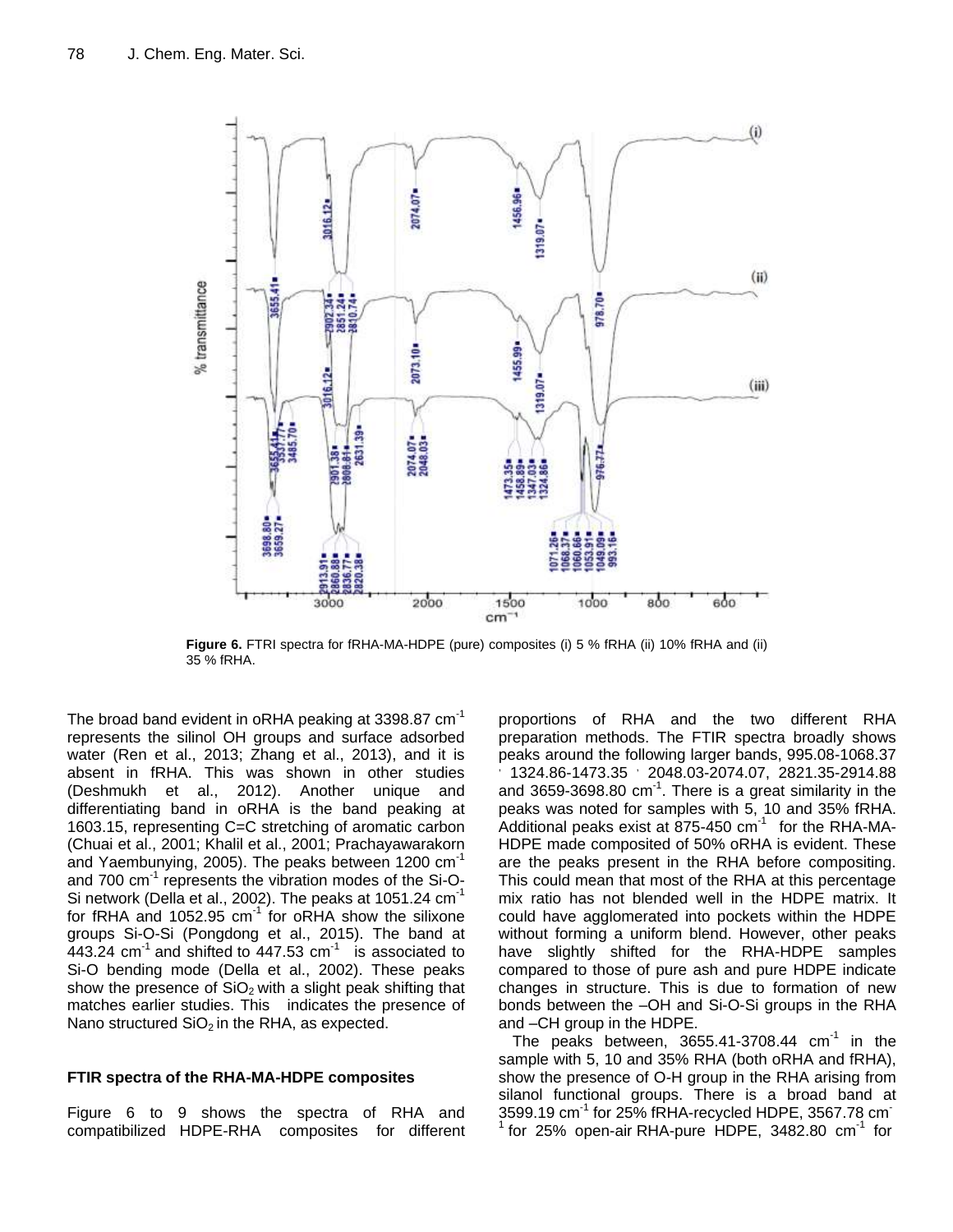

**Figure 7.** FTRI spectra for oRHA-MA-HDPE (pure) composites (i) 5 % oRHA (ii) 10% oRHA and (ii) 35 % oRHA.

50% fRHA-recycled HDPE, 3436.34 cm $^{-1}$  for 50% openair RHA-recycled HDPE and 3418.08 cm<sup>-1</sup> for 50% openair RHA-pure HDPE. These bands are related to intermolecular O-H bonds. The sharp peaks at 2848.03  $cm^{-1}$  and 2914.99  $cm^{-1}$ (100% recycled HDPE) which shift slightly to 2848.08 and 2914.92 cm-1 (100% pure HDPE) appear as one broad band between 2808.81-2914.88 cm- $1.$  This is for all 5, 10 and 35% RHA except for the 35% open-air RHA-pure HDPE where it appears between  $2872.45 - 2986.23$  cm<sup>-1</sup>. These intense broad peaks are associated with  $CH<sub>2</sub>$  asymmetric stretching. The broad peak is also associated with –OH group and chemically absorbed water in the RHA. The prominent peak at 2074.07 cm<sup>-1</sup> which shifts to 2073.10, 2034.59, 2019.92 and 2028.35 cm $^{-1}$  (5, 10 and 35% RHA spectra) is related to C=C or C=O stretching vibrations. Other smaller peaks were noted between 1500-1800  $cm^{-1}$  for 25% fRHA-pure and recycled HDPE, 50% fRHA-recycled HDPE, 50% oRHA-recycled HDPE and 50% oRHA-pure HDPE. These were also associated with C=C or C=O stretching vibrations. Between, 1400-1500 cm<sup>-1</sup> there appeared sharp peaks which were much longer for 0, 25 and 50%

RHA. A broad band with slightly sharp peaks at the end appeared between,  $1300 - 1350$   $cm^{-1}$ . These are associated with C-H in plane bending. The broad band between 970-1090 cm<sup>-1</sup> for all RHA-HDPE samples is associated with Si-O-Si stretching modes. Other smaller sharp peaks appeared between  $750-910$  cm<sup>-1</sup> and much sharper and longer peaks between 700-730 cm<sup>-1</sup> for the 25% and 50% RHA samples. These are related to Si-O-C interactions in the RHA-HDPE blends. For these samples, a broad peak is also noted between, 440-470  $cm^{-1}$ . It is highly contributed by the RHA and is associated with O-Si-O bending vibration in the ash samples.

## **SEM analysis**

Figure 10 shows the SEM micrographs of HDPE both pure and recycled at a higher magnification of 20 kx. There is evidence of 'smooth' homogeneous matrix in both, but with voids that could easily be filled by filler materials. Figure 11 shows SEM micrographs for 25%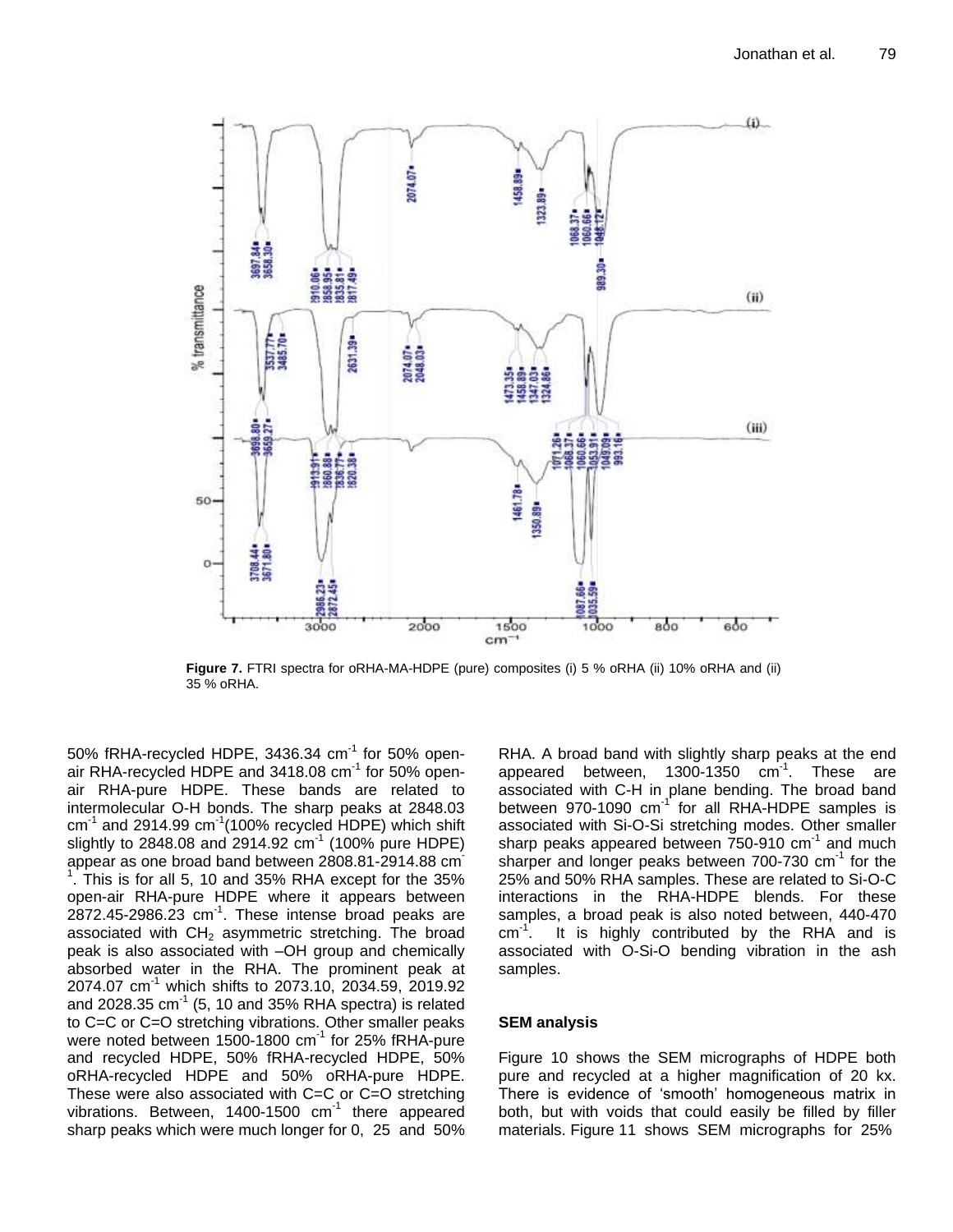

**Figure 8.** FTRI spectra for fRHA-MA-HDPE (recycled) composites (i) 5 % fRHA (ii) 10% fRHA and (ii) 35 % fRHA.

RHA-HDPE samples for various magnifications. There is evidence of agglomeration of RHA on the surface of HDPE composites. Lower magnification spectra for these samples show distinction between RHA particles and HDPE particles. RHA particles of irregular shapes and non-uniform distribution are also observed. Voids are also seen on the surface indicating its roughness. The surfaces also tend to appear smooth as the magnification increases. There is a homogenous dispersion of RHA particles in the matrix showing uniform composition of RHA-MA-g-HDPE. Due to its low percentage in these composites, RHA could not fill all the voids in the HDPE. Also, at this magnification there appear no clear gaps between the RHA and HDPE matrix indicating good interface bonding.

Figure 12 shows micrographs for 50% RHA-HDPE composites (magnification 20000×). The micrograph shows thermal eradication of the organic matter in the rice husk ash by forming residual pores within the ash sample. This is an ultimate indicator of porous active silica with large internal surface area. The color of the silica is grey, with loose flakes showing plate-like morphology (Farooque et al., 2009).

## **Conclusion**

FTIR analysis for the RHA-HDPE samples showed that there were structural changes due to addition of RHA into the HDPE. It was also observed that the sharp peaks in the HDPE converted to broad peaks in these samples. All the 5% RHA- HDPE blends had a common transmittance at 2074.07 cm<sup>-1</sup> which shifted to 2073.10 cm<sup>-1</sup> for the 10% fRHA-pure HDPE. The 25% RHA-HDPE spectra were similar to those of HDPE with very slight shifts in peaks. For the 50% RHA-HDPE blends, the spectra appeared as a combination of both the RHA spectra and HDPE spectra. This meant that they contributed equally to the structure formation. In terms of functional groups, sharp peaks appeared between  $3655.41 - 3708.44$  cm<sup>-1</sup> for the 5, 10 and 35% RHA samples showing the presence of O-H group in the RHA arising from silanol molecules. Broad bands are seen to appear in some of the 25% RHA and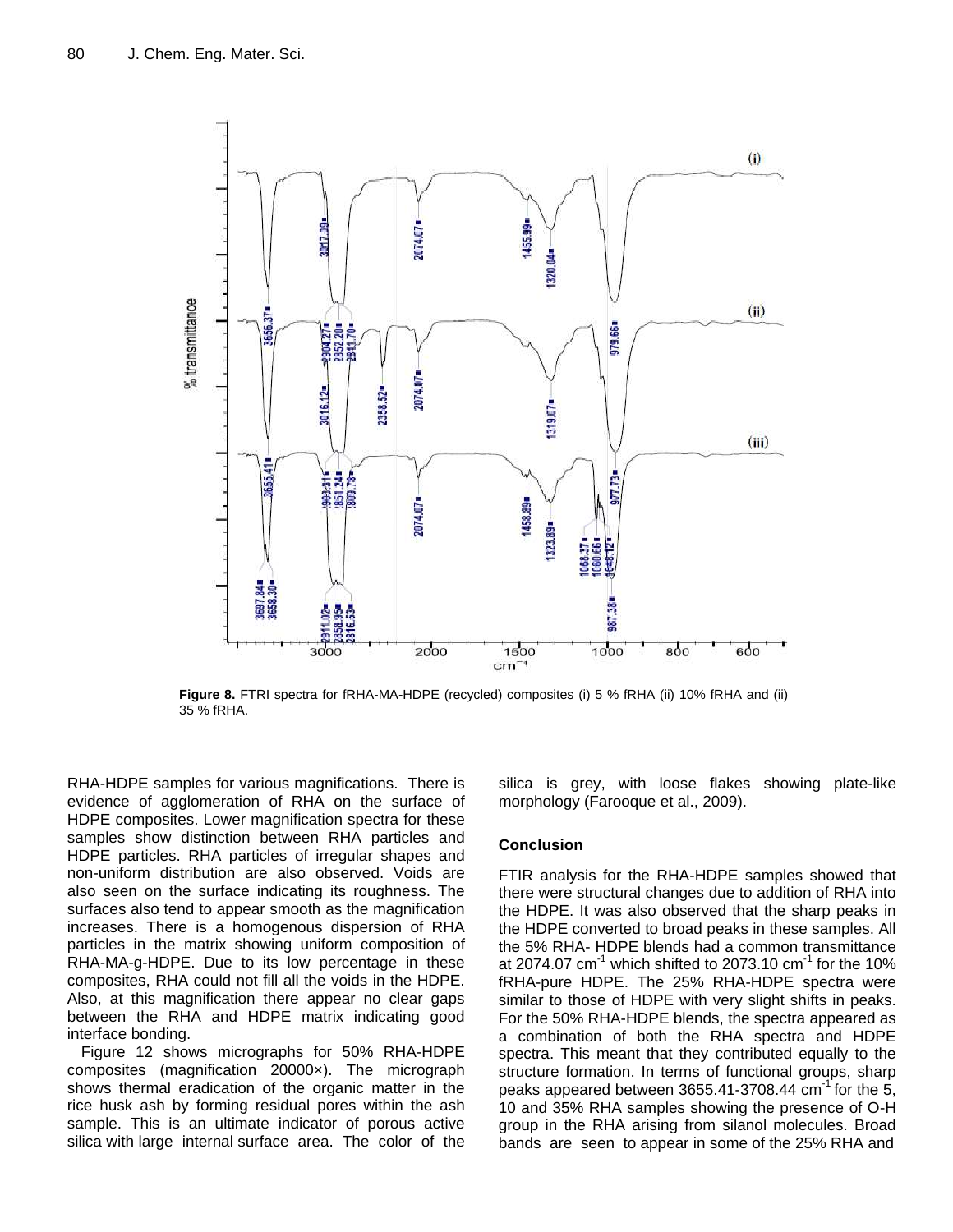

**Figure 9.** FTRI spectra for oRHA-MA-HDPE (recycled) composites (i) 5 % oRHA (ii) 10% oRHA and (ii) 35 % oRHA.



**Figure 10.** SEM micrographs for HDPE for a. Pure b. Recycled.

50% RHA blends. These are related to intermolecular O-H bonds. Some of the sharp peaks in HDPE appear as a broad band in the 5, 10 and 35% RHA samples. These are associated to  $CH<sub>2</sub>$  asymmetric stretching, -OH group and chemically absorbed water in the ash.

Sharp peaks between,  $1400-1500$  cm<sup>-1</sup> were observed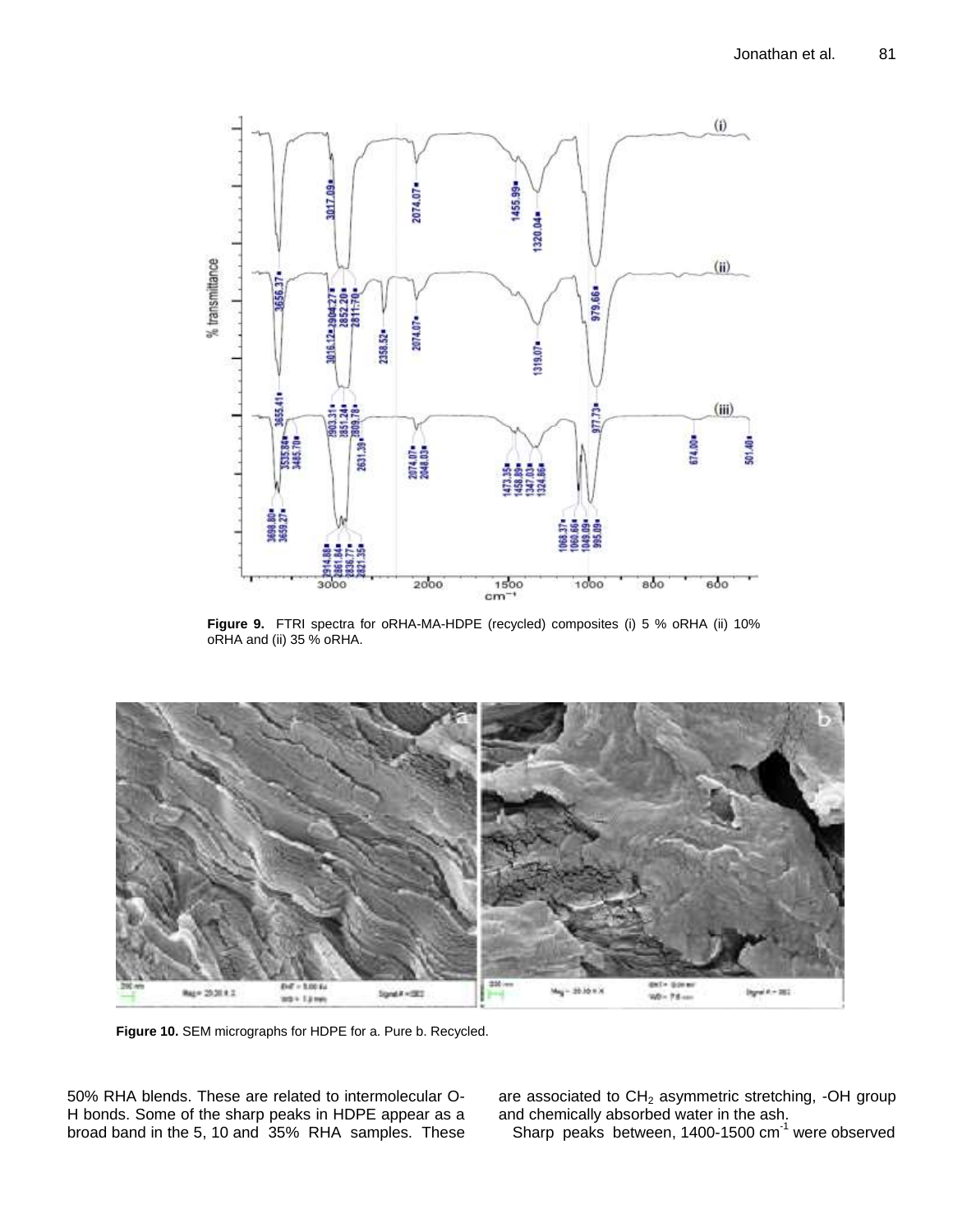

**Figure 11.** SEM micrographs for 25% RHA-MA-g-HDPE a. magnification at 25 X b. magnification at100 X c. magnification at 1 kX d. magnification at 5 kX e. magnification at 10 kX f. magnification at 20 kX.



**Figure 12.** SEM micrographs for 50% RHA-HDPE samples (magnification 20000×) for oRHA with a. pure HDPE, b. recycled HDPE and for fRHA c. Pure HDPE and d. recycled HDPE.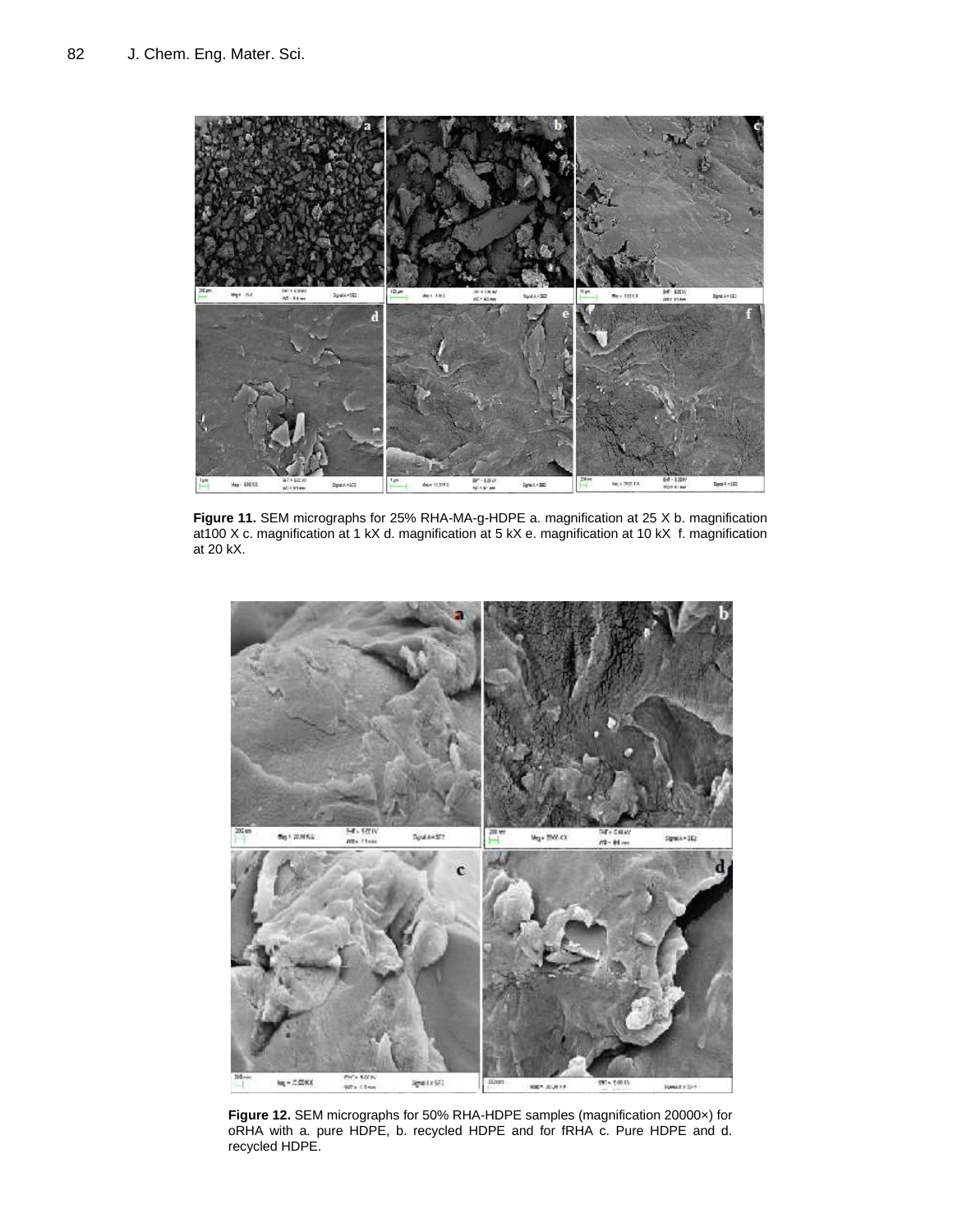for the 0, 25 and 50% RHA samples. These are related to C-H in plane bending of benzene rings. SEM analysis for the RHA-HDPE samples indicated that the surface for the 100% HDPE initially appeared smooth and uniform with a wavy texture. On addition of different percentages of RHA, SEM indicated that the surface texture for the samples roughens as the RHA percentage increases. RHA fills the voids in the HDPE making it to appear rough. Also, different magnifications show different surface textures for the same sample. Therefore, production of the oRHA is cheaper and has almost similar or better properties as compared to industrial made which is expensive and much involving. The production of oRHA through this method will also help control the pollution caused by RHA ash as sometimes the ash lacks deposition sites ending up becoming a menace in the society. The reinforcement of the HDPE with the oRHA is predicted to improve the mechanical properties of the HDPE. This study recommends the use of more equipment in the structural analysis of the composites. Also, specific and different temperatures can be considered especially for the fRHA. Other percentages of RHA can also be used to make more samples for more detailed analysis. Further studies on the mechanical properties are encouraged.

## **CONFLICT OF INTERESTS**

The authors have not declared any conflict of interests

#### **REFERENCES**

- Abdul Azam FA, Rajendran RNR, Yuhana NY, Mohd RNA, Ahmad S, Sulong AB (2020). Fabrication of Porous Recycled HDPE Biocomposites Foam: Effect of Rice Husk Filler Contents and Surface Treatments on the Mechanical Properties. Polymers 12(2):475.
- Adhikary KB, Pang S, Staiger MP (2008). Dimensional stability and mechanical behaviour of wood–plastic composites based on recycled and virgin high-density polyethylene (HDPE). Composites Part B: Engineering *39*(5):807-815.
- Ayswarya EP, Francis KV, Renju VS, Thachil ET (2012). Rice Husk Ash–A Valuable Reinforcement for High Density Polyethylene. Materials and Design 41:1-7.
- Chandrasekhar SATHY, Satyanarayana KG, Pramada PN, Raghavan P, Gupta TN (2003). Review processing, properties and applications of reactive silica from rice husk—an overview. Journal of Materials Science *38*(15):3159-3168.
- Chuai C, Almdal K, Poulsen L, Plackett D (2001). Conifer fibers as reinforcing materials for polypropylene‐based composites. Journal of Applied Polymer Science 80(14):2833-2841.
- Collazo-Bigliardi S, Ortega-Toro R, Chiralt A (2019). Improving properties of thermoplastic starch films by incorporating active extracts and cellulose fibres isolated from rice or coffee husk. Food Packaging and Shelf Life 22:100383.
- Daramola OO, Oladele IO, Adewuyi BO, Sadiku R, Agwuncha SC (2015). Influence of Submicron Agro Waste Silica Particles and Vinyl Acetate on Mechanical Properties of High Density Polyethylene Matrix Composites. West Indian Journal of Engineering 38(1).
- Dashtizadeh Z, Abdan K, Jawaid M, Khan MA, Behmanesh M, Dashtizadeh M, Ishak M (2017). Mechanical and thermal properties of natural fibre based hybrid composites: a review. Pertanika Journal of Science and Technology 25(4):1103-1122.
- Della VP, Kühn I, Hotza D (2002). Rice husk ash as an alternate source for active silica production. Materials Letters 57(4):818-821.
- Deshmukh P, Peshwe D, Pathak S (2012). FTIR and TGA analysis in relation with the% crystallinity of the SiO2 obtained by burning rice husk at various temperatures. Advanced Materials Research 585:77- 81. Trans Tech Publications Ltd.
- Diraddo RW, Laroche I (1995). Physical properties of virgin HDPE and recycled polymers. Plastics, Plastics, Rubber and Composites Processing and Applications 4(24):197-200.
- Dominic CDM, Begum PMS, Joseph R, Jose AR (2014). Rice Husk Silica-Efficient Bio Filler in High Density Polyethylene. International Journal of Advanced Scientific and Technical Research 4(2):561-569.
- Farooque KN, Zaman M, Halim E, Islam S, Hossain M, Mollah Y A, Mahmood AJ (2009). Characterization and utilization of rice husk ash (RHA) from rice mill of Bangladesh. Bangladesh Journal of Scientific and Industrial Research 44(2):157-162.
- Ghasemi Z, Younesi H (2011). Preparation and Characterization of Nanozeolite NaA from Rice Husk at Room Temperature without Organic Additives. Journal of Nanomaterials P 50.
- Ginting EM, Bukit N, Frida E (2017). Preparation and Characterization Of Nano Composites Hdpe Blend with Rice Husk Ash Nanoparticles. International Journal of ChemTech Research 10(13):348-356.
- Ginting EM, Wirjosentono B, Bukit N, Agusnar H (2014). Preparation and Characterization of Rice Husk Ash as Filler Material into Nanoparticles on HDPE Thermoplastic Composites. Journal Chemistry and Materials Research 6(7).
- Govindarao VMH (1980). Utilization of rice husk: a preliminary analysis. Journal of Scientific and Industrial Research *39*(9):495-515
- Johar N, Ahmad I, Dufresne A (2012). Extraction, preparation and characterization of cellulose fibres and nanocrystals from rice husk. Industrial Crops and Products 37(1):93-99.
- Hadi JA, Najmuldeen FG, Ahmed I (2014). Quality restoration of waste polyolefin plastic material through the dissolution-reprecipitation technique. Chemical Industry and Chemical Engineering Quarterly *20*(2):163-170.
- Hahladakis JN, Velis CA, Weber R, Iacovidou E, Purnell P (2018). An overview of chemical additives presents in plastics: migration, release, fate and environmental impact during their use, disposal and recycling. Journal of hazardous materials 344:179-199.
- Khalil HA, Ismail H, Rozman HD, Ahmad MN (2001). The effect of acetylation on interfacial shear strength between plant fibres and various matrices. European Polymer Journal 37(5):1037-1045.
- Khan JH, Ahmed N (2003). Photo-oxidative degradation of recycled, reprocessed HDPE: changes in chemical, thermal and mechanical properties. Bulgarian Journal of Physics 30(3-4):158-169.
- Kohl JG, Kohl AG, Licea-Claverie A, Zizumbo-Lopez A, Jayasinghe R, Ashokcline M, Baillie C (2020). Mechanical and thermal characterization of as-received recycled polyethylene filled with rice husk and their relationship to the end use of these composites. Polymer-Plastics Technology and Materials 59(13):1463-1472.
- Lei Y, Wu Q, Yao F, Xu Y (2007). Preparation and properties of recycled HDPE/natural fiber composites. Composites Part A: applied science and manufacturing 38(7):1664-1674.
- Li Y, Hu C, Yu Y (2008). Interfacial studies of sisal fiber reinforced high density polyethylene (HDPE) composites. Composites Part A: Applied Science and Manufacturing 39(4):570-578.
- Lin JH, Pan YJ, Liu CF, Huang CL, Hsieh CT, Chen CK, Lou CW (2015). Preparation and Compatibility Evaluation of Polypropylene/ High Density Polyethylene Polyblends. Materials 8(12):8850-8859.
- Mohamad FZC (2007). Performance of Recycled High Density Polyethylene (HDPE)/Rice Husk Composite Injection Grade in Thermoforming Process.
- Montanheiro TLDA, Passador FR, Oliveira MPD, Durán N, Lemes AP (2016). Preparation and Characterization of Maleic Anhydride Grafted Poly (Hydroxybutirate-CO-Hydroxyvalerate)–PHBV-g-MA. Materials Research 19(1):229-235.
- Ng WK, Johar M, Israr HA, Wong KJ (2020). A review on the interfacial characteristics of natural fibre reinforced polymer composites. Interfaces in Particle and Fibre Reinforced Composites pp. 163-198.
- Parvinzadeh M, Moradian S, Rashidi A, Yazdanshenas ME (2010). Surface characterization of polyethylene terephthalate/silica nanocomposites. Applied Surface Science 256(9):2792-2802.